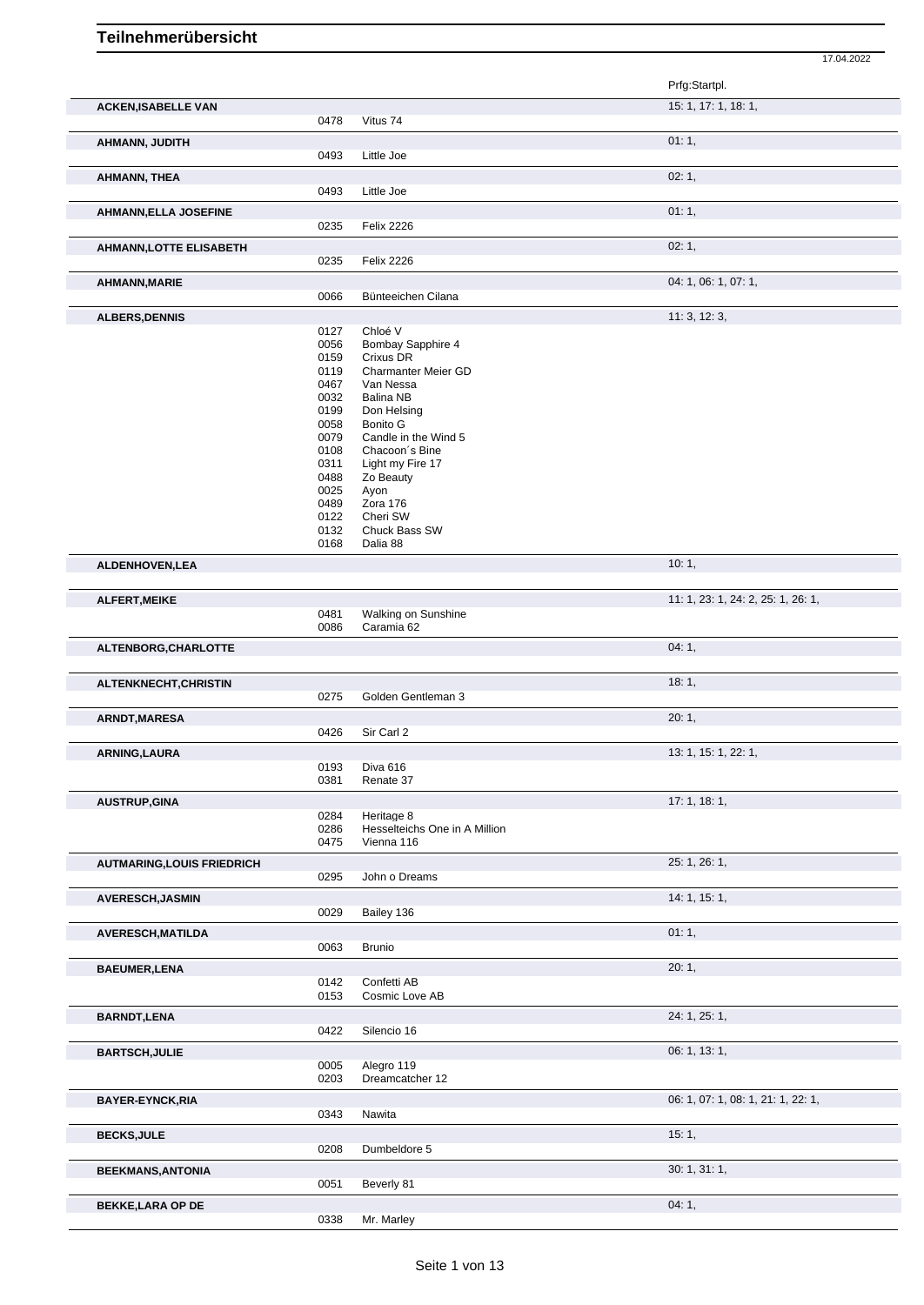|                                 |              |                                                     | Prfg:Startpl.                             |
|---------------------------------|--------------|-----------------------------------------------------|-------------------------------------------|
| <b>BERGER, BRIGITTE</b>         |              |                                                     | 19: 1, 20: 1,                             |
|                                 | 0399         | Rubin's Cortina                                     |                                           |
|                                 | 0276         | Goldstern HB                                        |                                           |
| <b>BERTLING, JOHANNA-SOPHIE</b> |              |                                                     | 19:1,                                     |
|                                 | 0171         | Dante de Vito                                       |                                           |
| BERTRAM, HANNAH JULE            |              |                                                     | 15:1,                                     |
|                                 | 0313         | Lino Ventura 3                                      |                                           |
|                                 | 0040         | Be Happy FB                                         |                                           |
|                                 | 0402         | Sakolei Ingo                                        |                                           |
| <b>BERTRAM, JASPER JORIS</b>    |              |                                                     | 15:1,                                     |
|                                 | 0313         | Lino Ventura 3                                      |                                           |
|                                 | 0040         | Be Happy FB                                         |                                           |
|                                 | 0402         | Sakolei Ingo                                        |                                           |
| BEYER, ANN-KATHRIN              |              |                                                     | 13: 1, 22: 1, 23: 1,                      |
|                                 | 0362         | Polydor's Boy                                       |                                           |
| <b>BEYER, MARTINA</b>           |              |                                                     | 16:1,                                     |
|                                 | 0195         | Dolce Caramello                                     |                                           |
|                                 |              |                                                     |                                           |
| <b>BEYER, RICARDA</b>           |              |                                                     | 02:1,                                     |
|                                 | 0080         | Cappuccino WT                                       |                                           |
| <b>BOECKMANN, ANNA</b>          |              |                                                     | 02: 1, 04: 1, 05: 1,                      |
|                                 |              |                                                     |                                           |
| <b>BOECKMANN, STEFAN</b>        |              |                                                     | 29: 1, 31: 1,                             |
|                                 | 0070         | Cadeaux 5                                           |                                           |
|                                 |              |                                                     |                                           |
| <b>BOEINGHOFF,EVI</b>           |              |                                                     | 04: 2, 21: 1,                             |
|                                 | 0466<br>0427 | Value B<br>Sir Frodo 3                              |                                           |
|                                 |              |                                                     |                                           |
| <b>BOELLING, FRANZISKA</b>      |              |                                                     | 18: 1, 19: 1,                             |
|                                 | 0158         | Criminal Tango 2                                    |                                           |
| <b>BOELLING, SOPHIA</b>         |              |                                                     | 15: 1, 16: 1, 18: 1, 21: 1, 22: 1,        |
|                                 | 0455         | Top Darina S                                        |                                           |
|                                 | 0321         | Louable                                             |                                           |
| <b>BOLDT,IDA</b>                |              |                                                     | 04: 1, 05: 1,                             |
|                                 | 0315         | Little Things                                       |                                           |
|                                 |              |                                                     |                                           |
| <b>BRUEGGEMANN, CLAUDIA</b>     |              |                                                     | 28:1,                                     |
|                                 | 0351         | Pandora P 3                                         |                                           |
| <b>BRUENING, CHRISTIANE</b>     |              |                                                     | 17:1,                                     |
|                                 | 0055         | <b>Blütenwind ML</b>                                |                                           |
|                                 |              |                                                     | 20:1,                                     |
| <b>BRUESKE, ANKE</b>            | 0432         | Smiling Sun                                         |                                           |
|                                 |              |                                                     |                                           |
| <b>BRUMANN,LEONIE</b>           |              |                                                     | 07:1,                                     |
|                                 | 0504         | Cherry Pie                                          |                                           |
| <b>BUELD, KEIRA</b>             |              |                                                     | 25: 1, 26: 1,                             |
|                                 | 0019         | Arlani                                              |                                           |
|                                 |              |                                                     | 17:1, 18:1,                               |
| <b>BUSSMANN, CHRISTIANE</b>     | 0241         | Finesse 361                                         |                                           |
|                                 |              |                                                     |                                           |
| <b>BUSSMANN,LARA</b>            |              |                                                     | 15: 1, 16: 1, 17: 1, 18: 1, 19: 1, 25: 1, |
|                                 |              |                                                     | 26: 1, 27: 1,                             |
|                                 | 0113<br>0217 | Champino el Captain<br>Emadour                      |                                           |
|                                 |              |                                                     |                                           |
| <b>CRUSE, EVA LOTTA</b>         |              |                                                     | 25: 1, 28: 1, 29: 1,                      |
|                                 | 0160         | Crusella 2                                          |                                           |
|                                 | 0114         | Chanaya                                             |                                           |
| DALDRUP, MAYA                   |              |                                                     | 23: 1, 24: 1, 26: 1,                      |
|                                 | 0346         | Novelle 80                                          |                                           |
|                                 |              |                                                     | 15:1,                                     |
| DARMAS, MARINA ALEXANDRA        | 0163         | D'Amour 35                                          |                                           |
|                                 | 0138         | Colani 76                                           |                                           |
|                                 |              |                                                     |                                           |
| DEITERMANN, LAURA               |              |                                                     | 10:1,                                     |
|                                 | 0038         | Ballettmeister                                      |                                           |
|                                 | 0474         | Victoria's Secret 7                                 |                                           |
|                                 | 0035<br>0036 | <b>Ballett's Beauty</b><br><b>Ballett's Believe</b> |                                           |
|                                 | 0034         | <b>Ballett's Bachelor</b>                           |                                           |
|                                 |              |                                                     |                                           |
| DEITERS, HEINRICH               |              |                                                     | 25: 1, 26: 1,                             |
|                                 | 0309         | Lexery                                              |                                           |
| DEITERT, SARAH                  |              |                                                     | 23: 2, 24: 1, 27: 1,                      |
|                                 |              |                                                     |                                           |
|                                 | 0382         | Renésmee H                                          |                                           |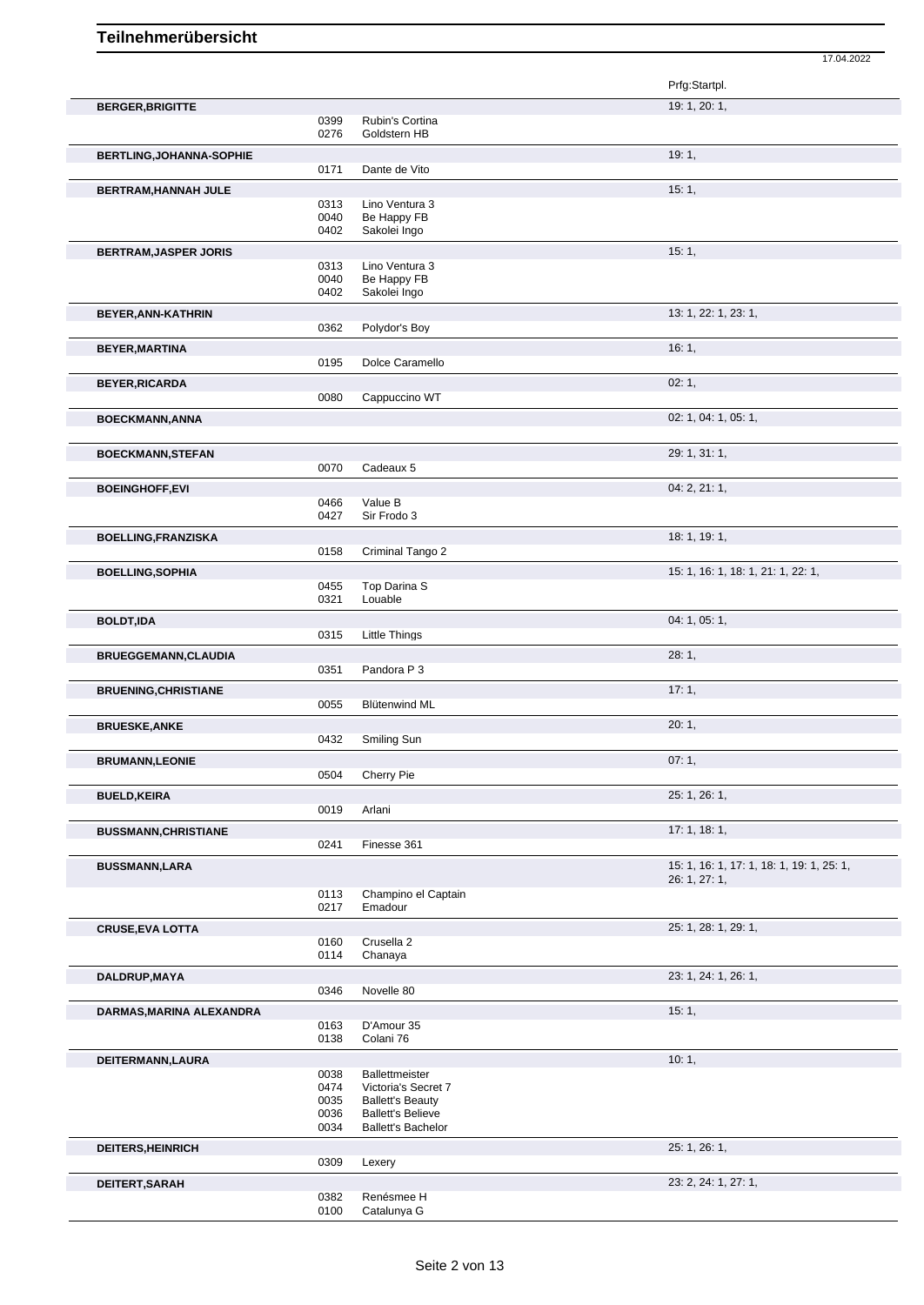|                            |              |                                    | Prfg:Startpl.               |
|----------------------------|--------------|------------------------------------|-----------------------------|
| <b>DETZEL DR., DAGMAR</b>  |              |                                    | 24: 1, 28: 1,               |
|                            | 0436<br>0161 | Specialist<br>Cuna                 |                             |
| <b>DIEKRUP, NICOLE</b>     |              |                                    | 22:1,                       |
|                            | 0297         | La Luna 345                        |                             |
| <b>DIRKS, DANIELA</b>      |              |                                    | 15: 1, 24: 1,               |
|                            | 0254         | Formentano                         |                             |
| DOEHMANN, JENNIFER         |              |                                    | 19: 1, 20: 1,               |
|                            | 0028         | Baccara 168                        |                             |
| <b>DUEES, JANINA</b>       |              |                                    | 12: 2, 30: 2, 31: 2,        |
|                            | 0425<br>0349 | Silvertops For You<br>Number One B |                             |
|                            | 0130         | Christiano Ronaldo B               |                             |
|                            | 0075         | Call me Pezi                       |                             |
|                            | 0054<br>0147 | Blockbuster 6<br>Coockie B         |                             |
|                            | 0121         | Charming Lui                       |                             |
|                            | 0076         | Calua King                         |                             |
|                            | 0211<br>0049 | E-Star B<br>Benzz                  |                             |
|                            |              |                                    |                             |
| <b>DUEES, KEVIN</b>        | 0103         | Ce'leste                           | 11: 3, 12: 2, 30: 2, 31: 2, |
|                            | 0106         | Celektus                           |                             |
|                            | 0143         | Connella 2                         |                             |
|                            | 0320<br>0140 | Lord Lumpi 4<br>Collegah           |                             |
|                            | 0148         | Cora - lie                         |                             |
|                            | 0105         | Celecthra                          |                             |
| DUELLMANN, CARMEN          |              |                                    | 10: 1, 15: 1,               |
|                            | 0390         | Rock Romance                       |                             |
| EICHENTOPF, DIANA          |              |                                    | 09: 1, 10: 1,               |
|                            | 0172         | Dante Rubino                       |                             |
| <b>EICHLER, LUNA MARIE</b> |              |                                    | 02: 2, 04: 1, 05: 1,        |
|                            | 0376         | <b>Raja 151</b>                    |                             |
|                            | 0347         | Nucio                              |                             |
| EISEN, SVENJA              | 0354         | Paulchen 158                       | 13:1,                       |
|                            |              |                                    |                             |
| EISERT, SYLVIA             | 0226         | Farina 1039                        | 18:1,                       |
|                            |              |                                    | 10: 1, 15: 1, 16: 1,        |
| ELSBECKER, CHRISTINA       | 0023         | Auriel                             |                             |
|                            |              |                                    | 17: 1, 19: 1,               |
| <b>ELSHOF, MERLE</b>       | 0397         | Rotzlöffel F                       |                             |
|                            |              |                                    | 04: 1, 07: 1,               |
| ELSINGHORST, LOU-MARLEN    | 0510         | Harry                              |                             |
|                            |              |                                    | 18:1,                       |
| <b>ERREN, NIKE</b>         | 0369         | Quintabon                          |                             |
| ESTER-HEUING, DOROTHEE     |              |                                    | 16: 1, 17: 1, 18: 1,        |
|                            | 0021         | Arthur 85                          |                             |
| EVERSKEMPER, ALEXANDER     |              |                                    | 30: 1, 31: 1,               |
|                            | 0419         | Sharifa 15                         |                             |
| <b>EWERING, INGA</b>       |              |                                    | 01:1,                       |
|                            | 0495         | Meo von der Geest                  |                             |
| FARTMANN, FRANZISKA        |              |                                    | 22: 1, 23: 1, 24: 1,        |
|                            | 0124         | Chicas Dancing                     |                             |
| FEHMER, MAX                |              |                                    | 03:1,                       |
|                            | 0491         | Cäsar 202                          |                             |
| <b>FEHMER, NILS</b>        |              |                                    | 04: 1, 06: 1, 07: 1,        |
|                            | 0096         | Cäsar 202                          |                             |
| FELDMANN, PHILINE          |              |                                    | 19: 1, 20: 1,               |
|                            | 0245         | Firedancer F                       |                             |
| FELDMANN, SABRINA          |              |                                    | 16:1,                       |
|                            | 0112         | Champ's Son 4                      |                             |
| <b>FIEKE, LIA</b>          |              |                                    | 04:1,                       |
|                            | 0324         | <b>Lucy 846</b>                    |                             |
|                            | 0269         | Fynn 25                            |                             |
|                            | 0213         | El Capone 6                        |                             |

Fynn 25

**FIEKE,MARAH** 0269 Fynn 25 08: 1, 15: 1, 16: 1, 16: 1, 21: 1, 22: 1,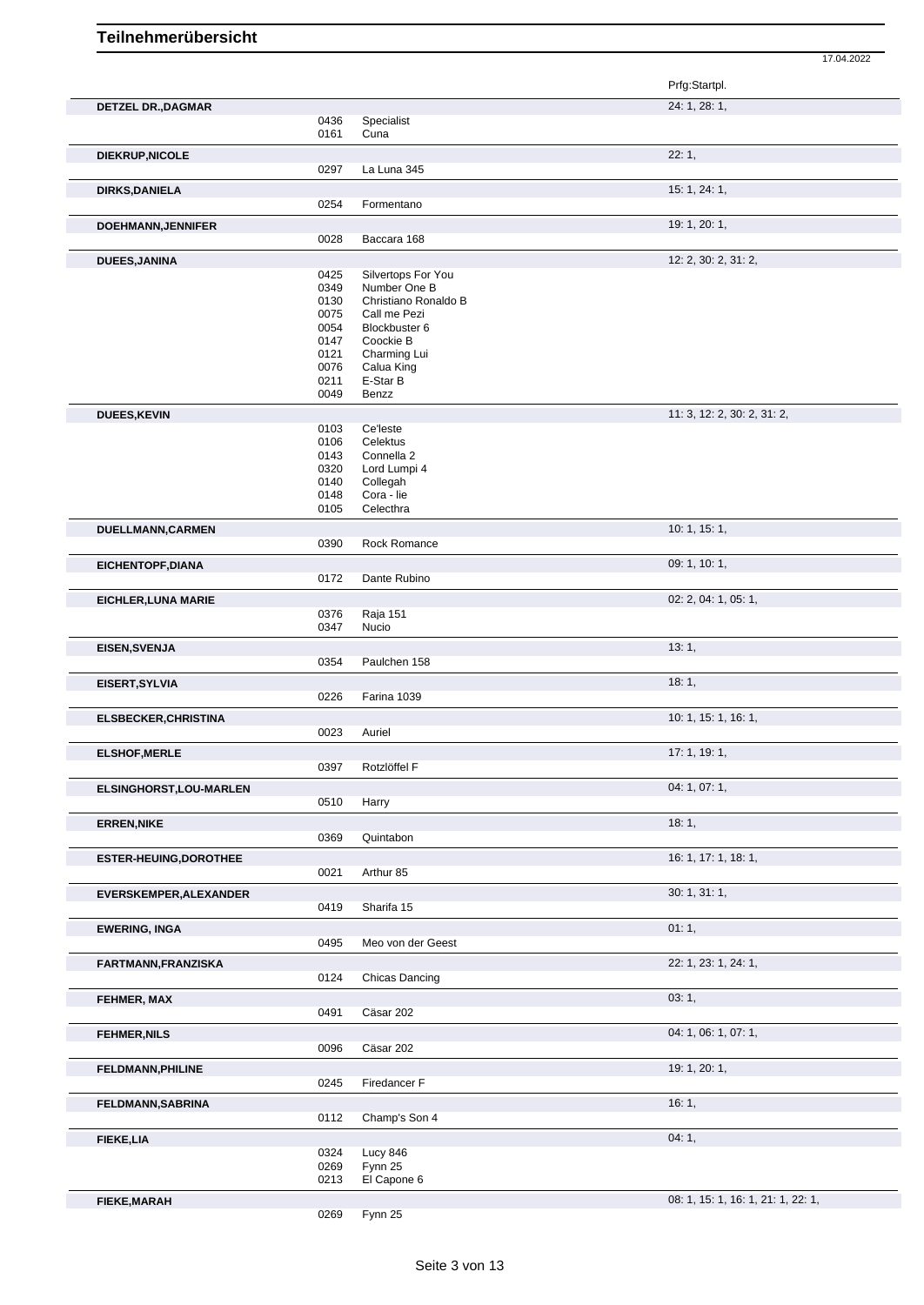|                                   |              |                                                           | Prfg:Startpl.                             |
|-----------------------------------|--------------|-----------------------------------------------------------|-------------------------------------------|
|                                   | 0213         | El Capone 6                                               |                                           |
| <b>FIEKE, SVEA</b>                |              |                                                           | 04: 1, 06: 1, 07: 1,                      |
|                                   | 0324         | Lucy 846                                                  |                                           |
|                                   | 0269         | Fynn 25                                                   |                                           |
|                                   | 0213         | El Capone 6                                               |                                           |
| <b>FISSMANN, CELINE</b>           |              |                                                           | 23: 1, 24: 1, 26: 1,                      |
|                                   | 0329         | Malin S                                                   |                                           |
|                                   | 0319         | Lord Louis 12                                             |                                           |
| <b>FISSMANN,LEONIE</b>            |              |                                                           | 04: 1, 21: 1, 22: 1,                      |
|                                   | 0329<br>0319 | Malin S<br>Lord Louis 12                                  |                                           |
|                                   |              |                                                           |                                           |
| FLEUTH, MARIELENA                 |              |                                                           | 09: 1, 18: 2,                             |
|                                   | 0443<br>0320 | Sternenzauber<br>Lord Lumpi 4                             |                                           |
|                                   | 0148         | Cora - lie                                                |                                           |
|                                   | 0285         | Hesselteichs Le Beau                                      |                                           |
|                                   | 0312         | <b>Light's Flawless</b>                                   |                                           |
|                                   | 0105         | Celecthra                                                 |                                           |
| FOECKER-SCHULTEN, ANNA            |              |                                                           | 10: 1, 16: 1,                             |
|                                   | 0006         | Alfred ST                                                 |                                           |
| FRERICHMANN, ALEXANDER            |              |                                                           | 16: 1, 17: 1, 19: 1,                      |
|                                   | 0373         | Raacoon                                                   |                                           |
| <b>FRIELING, HELENA</b>           |              |                                                           | 23: 1, 24: 1, 26: 1,                      |
|                                   | 0110         | Chakkolijno                                               |                                           |
| <b>FUCHS, SABRINA</b>             |              |                                                           | 18:1,                                     |
|                                   | 0087         | Carino 610                                                |                                           |
| <b>GEUKING, HEINRICH</b>          |              |                                                           | 10:1,                                     |
|                                   | 0237         | Ferdinand B 4                                             |                                           |
|                                   |              |                                                           | 31:2,                                     |
| <b>GOEHLFENNEN, JANNES</b>        | 0349         | Number One B                                              |                                           |
|                                   | 0130         | Christiano Ronaldo B                                      |                                           |
|                                   | 0147         | Coockie B                                                 |                                           |
|                                   | 0211         | E-Star B                                                  |                                           |
| <b>GRABBE, MICHELLE</b>           |              |                                                           | 10: 1, 14: 1,                             |
|                                   | 0109         | Chainsmoker G                                             |                                           |
| <b>GRAVE, CAROLIN</b>             |              |                                                           | 14: 1, 18: 1,                             |
|                                   | 0470         | Velvet Rose 5                                             |                                           |
| <b>GROEWER, ELISA</b>             |              |                                                           | 01:1,                                     |
|                                   | 0497         | Naila                                                     |                                           |
| <b>GROEWER, LEONIE</b>            |              |                                                           | 02: 1, 04: 1,                             |
|                                   | 0202         | Dream Lady 25                                             |                                           |
| <b>GROEWER, ROMY</b>              |              |                                                           | 16:1,                                     |
|                                   | 0407         | Sandrino G                                                |                                           |
| <b>GROSSE KLEIMANN,IDA SOPHIE</b> |              |                                                           | 08: 1, 13: 1, 15: 1,                      |
|                                   | 0188         | Diamond Rock RB                                           |                                           |
| <b>GROSSE OSTERHOLT, ANNA</b>     |              |                                                           | 14: 1, 24: 1, 26: 1, 27: 1, 28: 1,        |
|                                   | 0250         | Florano 3                                                 |                                           |
|                                   | 0328         | Majesty D                                                 |                                           |
| <b>GROSSE-DUETTING, HEINRICH</b>  |              |                                                           | 26: 2, 28: 2,                             |
|                                   | 0137         | Coco GD                                                   |                                           |
|                                   | 0380         | Rebella 15                                                |                                           |
|                                   | 0308<br>0310 | Let's dance GD<br>Liberty GD                              |                                           |
|                                   |              |                                                           |                                           |
| <b>GUDE, MAIKE</b>                | 0248         | Fleur Delacour 23                                         | 15: 1, 16: 2, 18: 1,                      |
|                                   | 0450         | Tequila 326                                               |                                           |
|                                   |              |                                                           |                                           |
| <b>GUDE, TIM</b>                  | 0400         | Rubinio's son                                             | 19:1,                                     |
|                                   |              |                                                           |                                           |
| <b>GUTT, ALINA CHRISTIN</b>       |              |                                                           | 11:1,26:1,                                |
|                                   | 0423<br>0192 | Silver Creek's Validation Jun.<br>Die kleine Prinzessin 5 |                                           |
|                                   |              |                                                           |                                           |
| <b>HAGEDORN,LUNA</b>              | 0340         | Mr. Tabby T                                               | 14: 1, 21: 1, 24: 2, 25: 2, 26: 1,        |
|                                   | 0334         | Mister Twister 6                                          |                                           |
|                                   | 0417         | Seppeline's Jynesco                                       |                                           |
| <b>HAGEDORN,STELLA</b>            |              |                                                           | 11: 1, 14: 1, 18: 1, 19: 1, 23: 1, 24: 1, |
|                                   | 0194         | Docelli 3                                                 |                                           |
|                                   |              |                                                           |                                           |
|                                   | 0144         | Conni 23                                                  |                                           |
| <b>HAGEMANN, DOMINIK</b>          |              |                                                           | 11: 2, 25: 1, 26: 1,                      |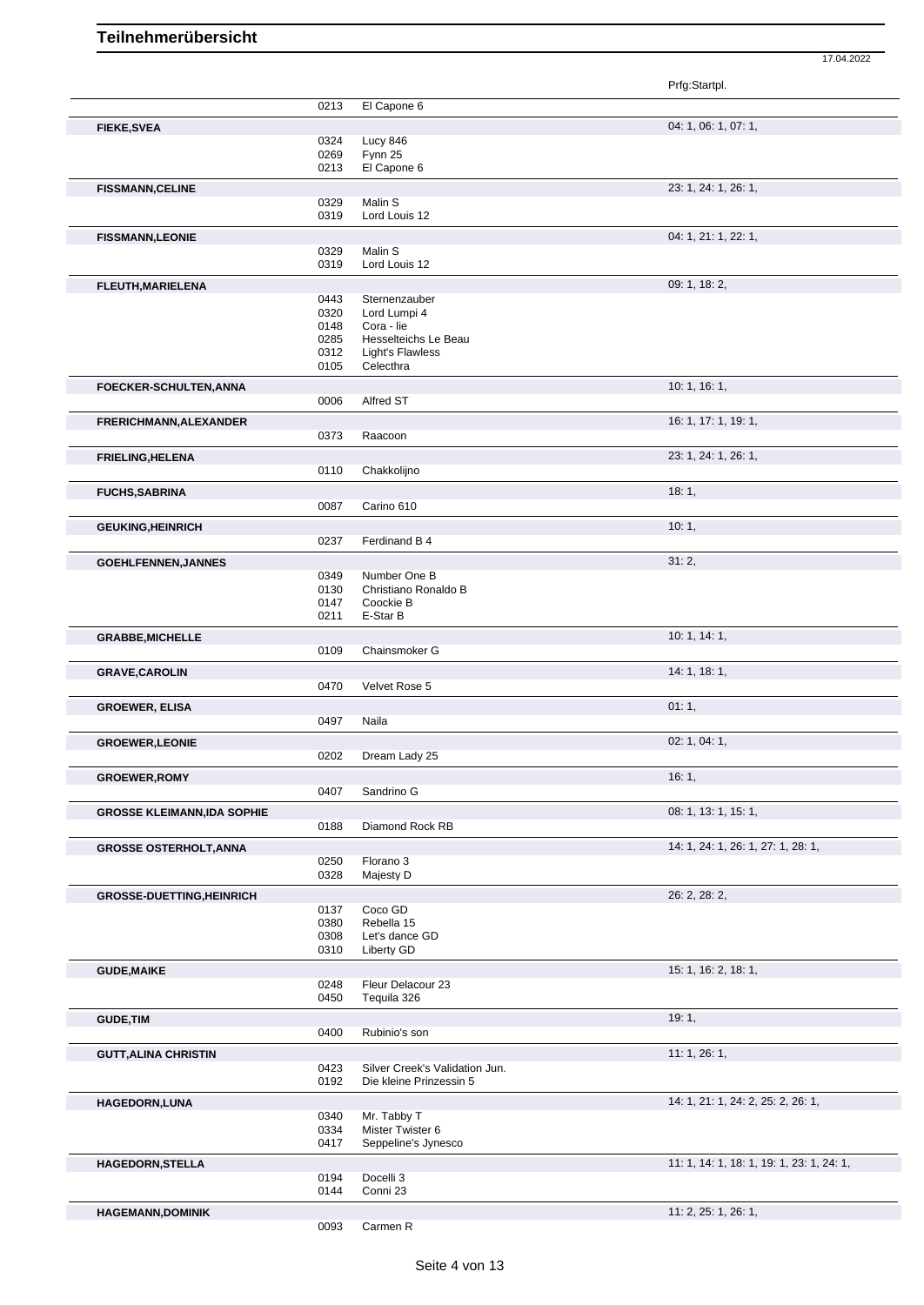Prfg:Startpl.

|                              | 0155<br>0249<br>0456<br>0392<br>0412<br>0117<br>0461<br>0350 | Crazy Kalle<br><b>Flippy Total</b><br>Top Diamond 6<br>Rockabye Calypso<br>Sayo Cavaluna<br>Charleston's Big Boy<br>Tor von Yggdrasil<br>Omara 15 |                                    |
|------------------------------|--------------------------------------------------------------|---------------------------------------------------------------------------------------------------------------------------------------------------|------------------------------------|
| HAGEMANN, FRANZISKA          | 0506<br>0507                                                 | Meo von der Geest<br>Poppings Claus                                                                                                               | 04: 1, 06: 1, 07: 1,               |
| <b>HAGEMANN, JENNY</b>       | 0339<br>0473                                                 | Mr. McDouble<br>Victhor                                                                                                                           | 09: 1, 10: 1,                      |
| HAMMERMEISTER, DIANA         | 0405                                                         | Sambuca 84                                                                                                                                        | 17: 1, 19: 1,                      |
| HASSE, JOANA                 | 0260                                                         | Friday 13                                                                                                                                         | 23: 1, 24: 1,                      |
| <b>HASSE, KAJA</b>           | 0111                                                         | Champ of Move                                                                                                                                     | 10:1,                              |
| <b>HAVERKOCK,IDA</b>         | 0218                                                         | Emilia 45                                                                                                                                         | 26:1,                              |
| HAVIXBECK-HARTMANN, HANNAH   | 0204                                                         | Drumree Cheeky Terry                                                                                                                              | 13:1,                              |
| HAVIXBECK-HARTMANN, SARAH    | 0200                                                         | Don Saliha                                                                                                                                        | 16:1,                              |
| <b>HEINICHEN, HELEN</b>      | 0434                                                         | Soliano                                                                                                                                           | 17: 1, 19: 1,                      |
| <b>HEINL, EMILY</b>          | 0287                                                         | Highlight 171                                                                                                                                     | 24:1,                              |
| <b>HEITJANS, MARIE</b>       | 0410                                                         | Santina HS                                                                                                                                        | 23: 1, 24: 1,                      |
| <b>HELLER, MARIE-KRISTIN</b> | 0185                                                         | Diamant d?toile                                                                                                                                   | 27: 1, 28: 1,                      |
| <b>HEMSING, VANESSA</b>      | 0209                                                         | Dynamite 20                                                                                                                                       | 06: 1, 22: 1,                      |
| <b>HENGST, ANJA</b>          | 0317                                                         | London Pride 2                                                                                                                                    | 20:1,                              |
| <b>HERBST, JOHANNA</b>       | 0069                                                         | Cadbury 6                                                                                                                                         | 18: 1, 23: 1, 24: 1,               |
| <b>HERRMANN, NADINE</b>      | 0447<br>0406                                                 | <b>Sunny 1349</b><br>Samo 8                                                                                                                       | 21: 1, 22: 1, 23: 1, 24: 1, 26: 1, |
| <b>HERSPING, CLARA</b>       | 0357                                                         | Pia 732                                                                                                                                           | 07: 1, 08: 1, 13: 1, 22: 1, 24: 1, |
| <b>HILLGRUBER, NINA</b>      | 0201                                                         | Dream Boy 88                                                                                                                                      | 16: 1, 18: 1,                      |
| <b>HIMKER,LENI</b>           | 0505<br>0301                                                 | Little Joe 226<br>Lamborghini 83                                                                                                                  | 04: 1, 08: 1, 23: 1, 25: 1,        |
| <b>HIMKER, MIA</b>           | 0301                                                         | Lamborghini 83                                                                                                                                    | 07: 1, 24: 1, 26: 1,               |
| <b>HOENER, LAURA</b>         | 0197                                                         | Don Athello 3                                                                                                                                     | 18: 1, 19: 1,                      |
| HOERBELT, LEA                | 0008                                                         | Amaro H                                                                                                                                           | 07: 1, 08: 1, 11: 1, 15: 1,        |
| HOFFMANN-KOESTERS, FRANK     | 0421<br>0268                                                 | Sierra Sambucca<br>Fürstin Fatinitza                                                                                                              | 19:1,                              |
| <b>HOHNSEL, JENNIFER</b>     | 0215                                                         | Eldorado Dream                                                                                                                                    | 27: 1, 28: 1,                      |
| <b>HOLTMANN, ANTONIA</b>     | 0012<br>0216                                                 | Amigo 1517<br>Elton John 13                                                                                                                       | 07: 1, 18: 1, 21: 1,               |
| <b>HOLTMANN, JOSEF</b>       | 0401<br>0011                                                 | Sa Fleur<br>Amicelli Nera                                                                                                                         | 23: 1, 25: 1, 27: 1, 29: 1,        |
| HOMANN, FABIAN LUCA          |                                                              |                                                                                                                                                   | 13: 1, 21: 1, 22: 1,               |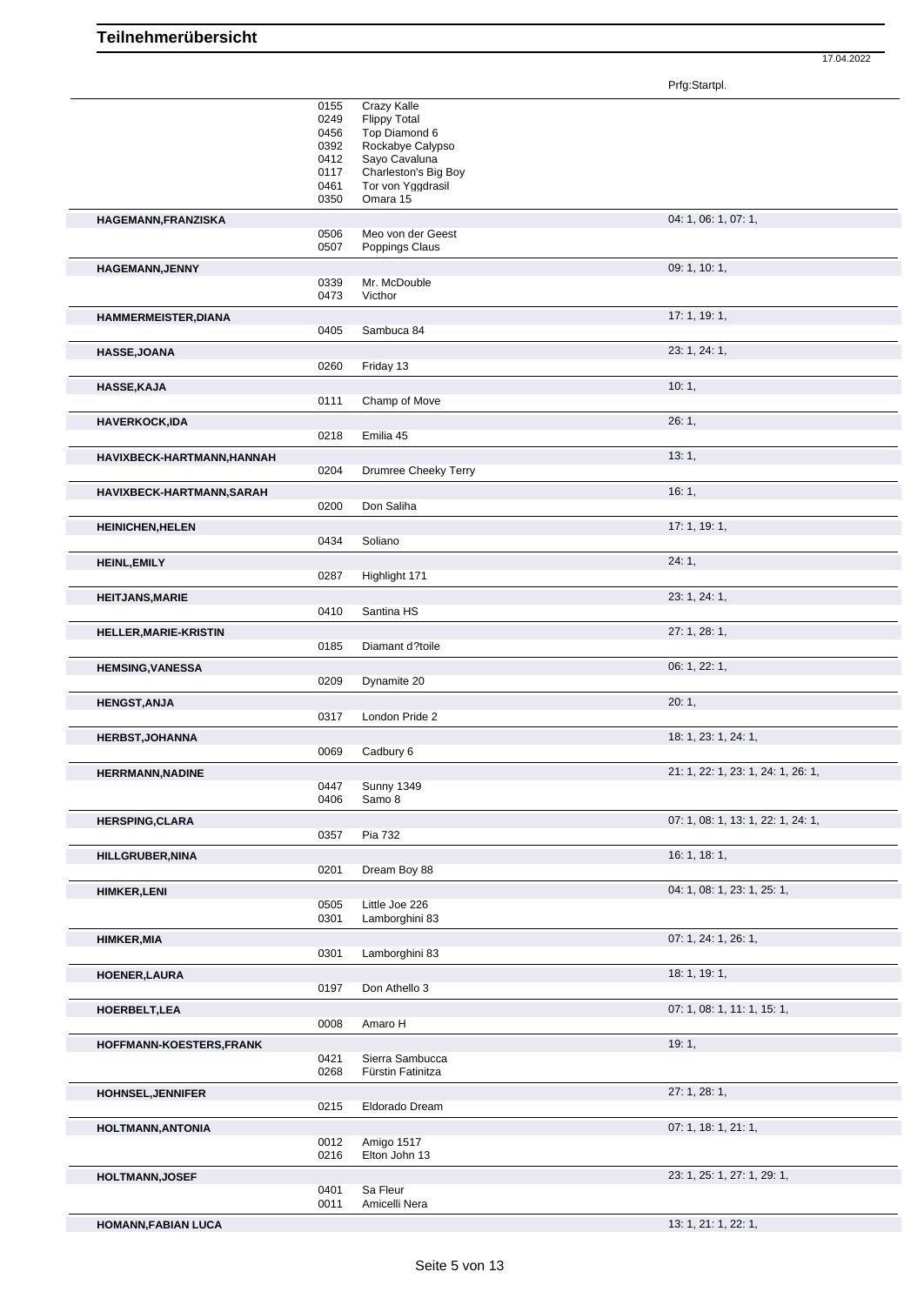|                              |              |                               | Prfg:Startpl.                             |
|------------------------------|--------------|-------------------------------|-------------------------------------------|
|                              | 0294         | John Boy 65                   |                                           |
| <b>HOMBURG, MIA VAN</b>      |              |                               | 15:1,                                     |
|                              | 0270         | Gentleman in Grey             |                                           |
| <b>HOMOELLE, STINE</b>       |              |                               | 06:1,                                     |
| <b>HUESTER, MELANIE</b>      |              |                               | 15: 1, 16: 1,                             |
|                              | 0442         | Stellar <sub>3</sub>          |                                           |
| HUETTEMANN, FLORENTINE       |              |                               | 24: 1, 25: 1,                             |
|                              | 0374         | Rainbow 159                   |                                           |
| HUFELSCHULTE, KATHRIN        |              |                               | 16: 1, 17: 1,                             |
|                              | 0219<br>0383 | Enfant du soleil<br>Rigodonna |                                           |
|                              | 0234         | Felia 59                      |                                           |
| HULZEBOSCH, CHRISTINE        |              |                               | 13: 1, 24: 1,                             |
|                              | 0471         | Vesuv 42                      |                                           |
| <b>IDELMANN, NILS</b>        |              |                               | 17: 1, 25: 1, 28: 1, 29: 1, 30: 1,        |
|                              | 0463         | V.S. Grönemeyer               |                                           |
| <b>INKMANN, ANNA</b>         |              |                               | 05:1,                                     |
|                              | 0031         | Bailys 9                      |                                           |
| <b>JAENSCH,ZOE CHRISTIN</b>  |              |                               | 15:1,                                     |
|                              | 0022         | Atiwo                         |                                           |
| <b>JEILER, LENI MARIE</b>    |              |                               | 04:1,                                     |
|                              | 0017         | Arabella D                    |                                           |
|                              | 0328         | Majesty D                     |                                           |
| JELKMANN, MARGARETA          | 0007         | All or Nothing 9              | 04: 1, 07: 1, 08: 1,                      |
|                              |              |                               |                                           |
| <b>JENTSCHURA, ELENA</b>     | 0501         | Caribio                       | 04:1,                                     |
|                              |              |                               |                                           |
| <b>JENTSCHURA,UTE</b>        | 0187         | Diamond Girl 32               | 04:1,                                     |
|                              |              |                               | 15: 1, 19: 1,                             |
| JOSTARNDT, YVONNE            | 0446         | Sullivan Splash               |                                           |
| <b>KAETKER, FABIAN</b>       |              |                               | 25: 1, 26: 1,                             |
|                              | 0033         | Ballaleica 3                  |                                           |
| <b>KAMMLER, MICHELLE</b>     |              |                               | 17: 1, 19: 1, 26: 1, 28: 1, 30: 1, 31: 1, |
|                              | 0359         | Pik Flush SR                  |                                           |
|                              | 0064<br>0348 | Buanito 3<br>Nuii PL          |                                           |
|                              | 0296         | Kathlyn GP                    |                                           |
| <b>KARP, KATHRIN</b>         |              |                               | 15: 1, 24: 1, 25: 1, 26: 1, 27: 1,        |
|                              | 0283         | Herbstnacht 6                 |                                           |
| KARSTEN, ANDREA              |              |                               | 10:1,                                     |
|                              | 0293         | Izzy K                        |                                           |
| KARTHAEUSER, THEA            |              |                               | 15: 1, 16: 1,                             |
|                              | 0292         | It's Wynston                  |                                           |
| KARTHAEUSER, TONI FLORENTINE |              |                               | 04: 1, 08: 1, 13: 1, 21: 1,               |
|                              | 0345         | Nouvaliero                    |                                           |
| <b>KAULING, MAREN</b>        |              |                               | 23: 1, 24: 1, 26: 1,                      |
|                              | 0462         | <b>Tuscany Rose</b>           |                                           |
| <b>KEMPER, NICOLE</b>        |              |                               | 18: 1, 19: 1, 21: 1, 22: 1, 23: 1,        |
|                              | 0385<br>0344 | River Dancer 3<br>Neyla 5     |                                           |
|                              |              |                               |                                           |
| <b>KLAN, LARA MARIE</b>      | 0495         | Meo von der Geest             | 01:1,                                     |
|                              |              |                               |                                           |
| KNUEHL, SAMIRA NINJA         |              |                               | 17:1,                                     |
| KOCH, SABINE                 |              |                               | 04:1,                                     |
|                              | 0002         | AA Byrnlea Park AA            |                                           |
| KOEBER, SOPHIE               |              |                               | 01:1,                                     |
|                              | 0497         | Naila                         |                                           |
| KOECHLING, CHARLOTTE         |              |                               | 28: 1, 29: 1,                             |
|                              | 0384         | Risohorse Chiclana            |                                           |
| <b>KOECHLING, MARIEKE</b>    |              |                               | 04: 1, 07: 1, 15: 1,                      |
|                              | 0092         | Carlson 153                   |                                           |
| <b>KOEHNE, MONA THERES</b>   |              |                               | 14: 1, 25: 1, 26: 1,                      |
|                              | 0408         | Sansa 6                       |                                           |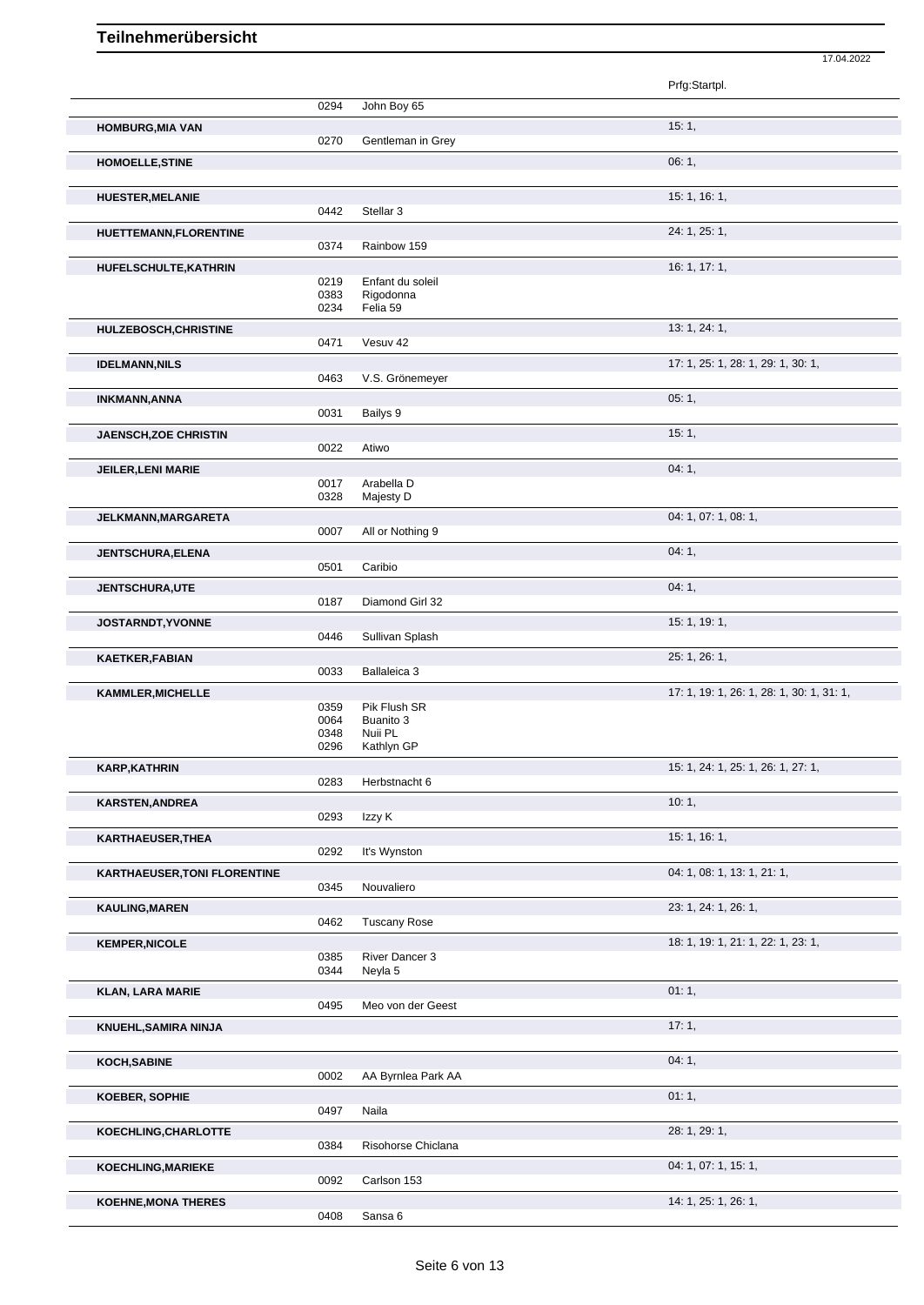|                               |      |                               | 17.04.2022                                         |
|-------------------------------|------|-------------------------------|----------------------------------------------------|
|                               |      |                               | Prfg:Startpl.                                      |
| <b>KOENNING, PAULA</b>        |      |                               | 01:1,                                              |
|                               | 0499 | Poppings Claus                |                                                    |
| KONARSKE, SONJA               | 0281 | Heitholms Nur Für Mich        | 09:1,                                              |
|                               | 0363 | Pott's Déjr-Vu                |                                                    |
| KONERT, MARIE                 |      |                               | 06: 1, 07: 1, 08: 1, 15: 1, 17: 1, 21: 1,<br>22:1, |
|                               | 0445 | Stina Mey                     |                                                    |
|                               | 0164 | Da Vinci 341                  |                                                    |
| <b>KORDES, GIOIA</b>          | 0278 | Greta Marleen                 | 15:1,                                              |
|                               |      |                               | 02:1,                                              |
| <b>KORN, LUISA</b>            | 0499 | Poppings Claus                |                                                    |
| <b>KORN, MARLENE</b>          |      |                               | 02:1,                                              |
|                               | 0495 | Meo von der Geest             |                                                    |
| <b>KRAMER, JULIA</b>          |      |                               | 17: 1, 19: 1,                                      |
|                               | 0236 | Feniciano                     |                                                    |
| KRATZ, JOHANNA                | 0141 | Colorado 204                  | 04: 1, 06: 1, 08: 1,                               |
|                               |      |                               |                                                    |
| <b>KRAUSE, JOSEFINE</b>       |      |                               | 04: 1, 06: 1, 07: 1,                               |
| <b>KROEGER,LENA</b>           |      |                               | 23: 1, 24: 1, 27: 1,                               |
|                               | 0135 | Cindra 4                      |                                                    |
|                               | 0131 | Christiano's Sunshine K       |                                                    |
|                               | 0299 | La Vida Loca S                |                                                    |
| <b>KROEGER, THOMAS</b>        | 0304 | Le Beau K                     | 25: 1, 27: 1, 29: 1, 30: 1,                        |
|                               | 0218 | Emilia 45                     |                                                    |
| <b>KRUETZMANN,RIEKE</b>       |      |                               | 14: 1, 15: 1, 16: 1, 21: 1,                        |
|                               | 0041 | Be my fairy tale              |                                                    |
| KUETTNER, LISETTE             |      |                               | 18: 1, 19: 1, 20: 1,                               |
|                               | 0298 | La Magia                      |                                                    |
| KUHLENKOETTER, SOPHIA         |      |                               | 16: 1, 25: 1,                                      |
|                               | 0146 | Conpeggio 3                   |                                                    |
| KUHLMANN, SARAH               |      |                               | 15: 1, 16: 1,                                      |
|                               | 0372 | Quotina                       |                                                    |
| KULAR, AMELIE                 |      |                               | 15:1,                                              |
|                               | 0323 | Lucy 769                      |                                                    |
| LANGENER, JULE                | 0411 | Say Say Say                   | 19: 1, 20: 1,                                      |
|                               |      |                               | 23:1,                                              |
| <b>LANGENSTROTH,IDA</b>       | 0214 | El Christobal                 |                                                    |
| LAUBROCK, LEA                 |      |                               | 21: 1, 22: 1, 24: 1,                               |
|                               | 0246 | Flanell 17                    |                                                    |
| <b>LAUBROCK,LINA</b>          |      |                               | 08: 1, 23: 1, 24: 1, 25: 1, 26: 1,                 |
|                               | 0156 | Crescendo 53                  |                                                    |
| LEHMACHER, MARLEN             |      |                               | 15:1,                                              |
|                               | 0485 | Windlesham Ruby S             |                                                    |
|                               | 0286 | Hesselteichs One in A Million |                                                    |
| <b>LEUSING, HANNES</b>        |      |                               | 05: 1, 06: 1, 07: 1, 08: 1, 21: 1, 22: 1,          |
|                               | 0303 | Last Samuray                  |                                                    |
| LEUSMANN, PETRA               | 0205 | Dschubajo                     | 09: 1, 10: 1, 25: 2, 26: 2,                        |
|                               | 0389 | Rock me Today                 |                                                    |
|                               | 0416 | Sekundenglück                 |                                                    |
|                               | 0033 | Ballaleica 3                  |                                                    |
| LINDNER, CARLA                |      |                               | 04: 1, 05: 1,                                      |
|                               | 0120 | Charming 32                   |                                                    |
| <b>LINNEMANN, ANDRE</b>       |      |                               | 16: 1, 23: 1, 24: 1,                               |
|                               | 0388 | Rock Louis                    |                                                    |
| LINTEN VAN OPHOVEN DR., CLAUD | 0059 | Brabantino                    | 17:1,                                              |
|                               |      |                               |                                                    |
| LOEHRING, JOHANNA             | 0240 | Finesse 245                   | 21:1,                                              |
| LOHMANN, FRANZISKA            |      |                               | 10: 1, 15: 1,                                      |
|                               | 0331 | Maxi King 4                   |                                                    |
| LUELF, CHRISTIAN              |      |                               | 24: 1, 25: 1,                                      |
|                               |      |                               |                                                    |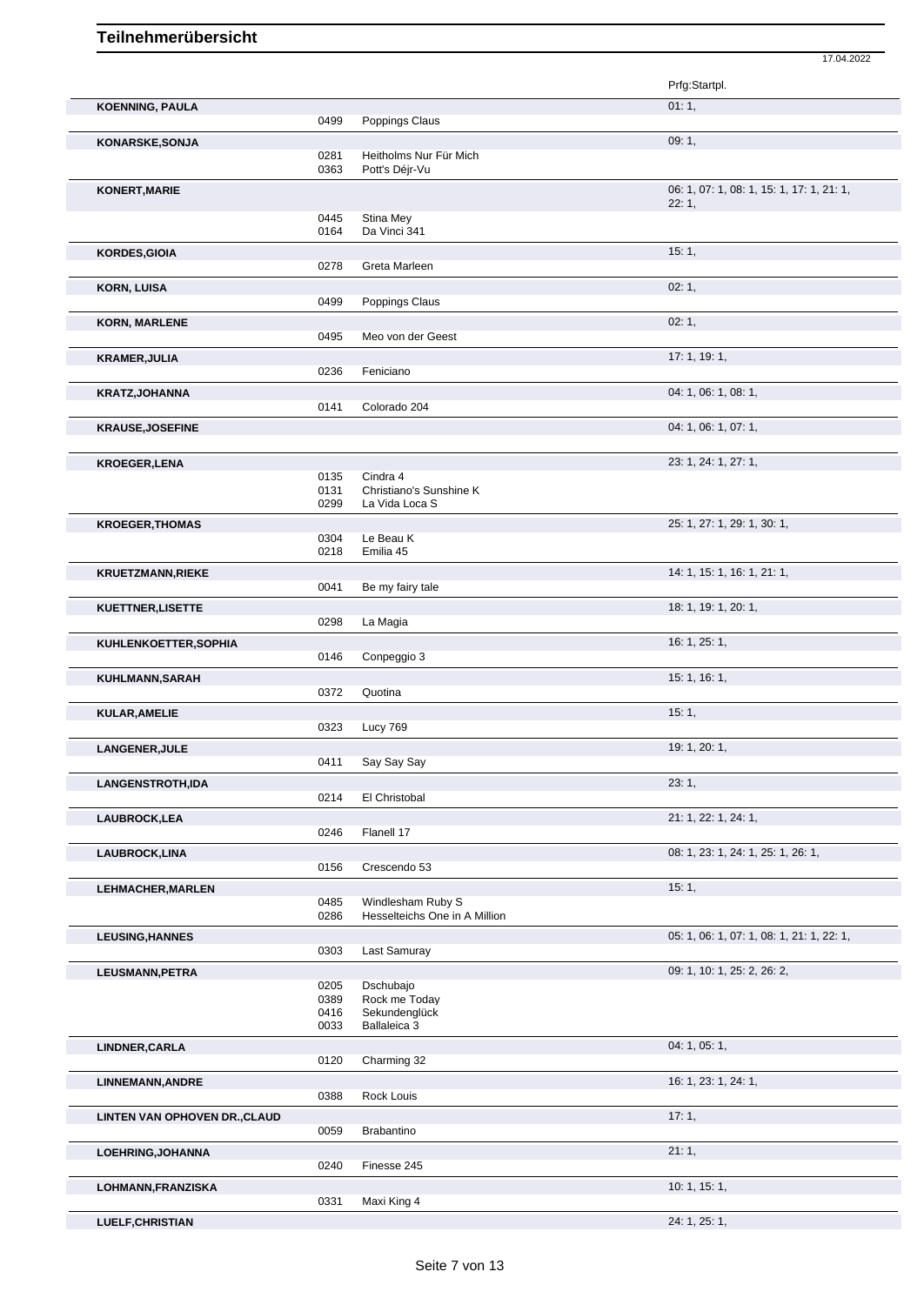|                            |              |                          | Prfg:Startpl.                      |
|----------------------------|--------------|--------------------------|------------------------------------|
|                            |              |                          |                                    |
|                            | 0409<br>0102 | Santana 955<br>Catania K |                                    |
|                            | 0085         | Caramel 43               |                                    |
| LUELF, JOLINE              |              |                          | 23: 1, 26: 1,                      |
|                            | 0102         | Catania K                |                                    |
|                            | 0085         | Caramel 43               |                                    |
| LUELF, KONSTANZE           |              |                          | 19:1,                              |
|                            | 0239         | Filia Franzis            |                                    |
|                            |              |                          | 23: 1, 24: 1, 25: 1, 26: 1, 27: 1, |
| LUELF, LARA                | 0409         | Santana 955              |                                    |
|                            | 0102         | Catania K                |                                    |
|                            | 0085         | Caramel 43               |                                    |
| LUETKE ALDENHOEVEL, EMMA   |              |                          | 07:1,                              |
|                            | 0509         | <b>Woldhoeves Lizzy</b>  |                                    |
|                            |              |                          |                                    |
| <b>MAIER, ANNEKE</b>       | 0015         | Anyway 60                | 15: 1, 23: 1,                      |
|                            | 0152         | Coronation 8             |                                    |
|                            | 0044         | <b>Bellrose H</b>        |                                    |
|                            | 0337         | Motown V O               |                                    |
|                            | 0484         | Willowbee 4              |                                    |
| <b>MARSCHALCK,LENA</b>     |              |                          | 15: 1, 16: 1, 17: 1, 18: 1, 19: 1, |
|                            | 0047         | Ben Hur 85               |                                    |
|                            | 0057         | Bon Cello                |                                    |
| <b>MEIER, LENA</b>         |              |                          | 04:1,                              |
|                            | 0498         | Penny                    |                                    |
| <b>MENDE, HANNAH</b>       |              |                          | 19: 1, 25: 1, 26: 1,               |
|                            | 0116         | Charisma 274             |                                    |
|                            |              |                          | 09: 1, 10: 1,                      |
| <b>MENDE, MAIKE</b>        | 0170         | Dan Divo                 |                                    |
|                            | 0232         | Feine Liebe 5            |                                    |
|                            | 0227         | Farinelli GH             |                                    |
|                            | 0258         | Freudentanz JS           |                                    |
| MENGERINGHAUSEN, MARLEN    |              |                          | 22:1,                              |
|                            | 0433         | Soden Carlo              |                                    |
|                            |              |                          | 27: 2, 29: 1,                      |
| <b>MENSING, PHILIPP</b>    | 0244         | Fiona 433                |                                    |
|                            | 0024         | Avec Charme 4            |                                    |
|                            | 0084         | Caracas 104              |                                    |
|                            | 0157         | Crescendo F              |                                    |
|                            | 0151         | Cordy Fox M              |                                    |
| MUELLER, JANINA            |              |                          | 18: 1, 23: 1, 24: 2, 26: 1,        |
|                            | 0361         | Pitch-black              |                                    |
|                            | 0041         | Be my fairy tale         |                                    |
| <b>MUELLER, KATHRIN</b>    |              |                          | 20:1,                              |
|                            | 0387         | Rock Hill 2              |                                    |
| MUENDELEIN, KIM-PIA        |              |                          | 09: 2, 10: 2,                      |
|                            | 0180         | Der kleine Charmeur      |                                    |
|                            | 0162         | Cute Claudia             |                                    |
|                            | 0210         | <b>Dynamite Princess</b> |                                    |
|                            | 0225         | Fantastic Frodo          |                                    |
|                            | 0212         | Ed Sheeran 3             |                                    |
| MUENSTER, KATHARINA        |              |                          | 15: 1, 19: 1,                      |
|                            | 0067         | C'est la vie 222         |                                    |
|                            | 0107         | Ceska                    |                                    |
| MUENSTERMANN, LINDA        |              |                          | 15:1,                              |
|                            | 0238         | Ferrero 49               |                                    |
| <b>NACKE, NINA</b>         |              |                          | 10: 1, 15: 1,                      |
|                            | 0355         | Phantasticco             |                                    |
| <b>NIEHUES, KIM HANNAH</b> |              |                          | 07: 1, 08: 1, 23: 1, 24: 1, 26: 1, |
|                            | 0352         | Passion of Onyx          |                                    |
|                            |              |                          | 18: 1, 19: 1,                      |
| <b>NOELDGE, ANNE</b>       | 0278         | Greta Marleen            |                                    |
|                            |              |                          |                                    |
| <b>NOWAK, EDDA</b>         |              |                          | 01:1,                              |
|                            | 0494         | Lucy                     |                                    |
| NOWAK-NIZETIC, MICHELLE    |              |                          | 19:1,                              |
|                            | 0272         | Giant Superman           |                                    |
| OELRICH, MARIE-SOPHIE      |              |                          | 12:1,                              |
|                            | 0391         | Rockabella 8             |                                    |
|                            | 0251         | Florence 172             |                                    |
| <b>OELRICH, MATTHIAS</b>   |              |                          | 12:1,                              |
|                            |              |                          |                                    |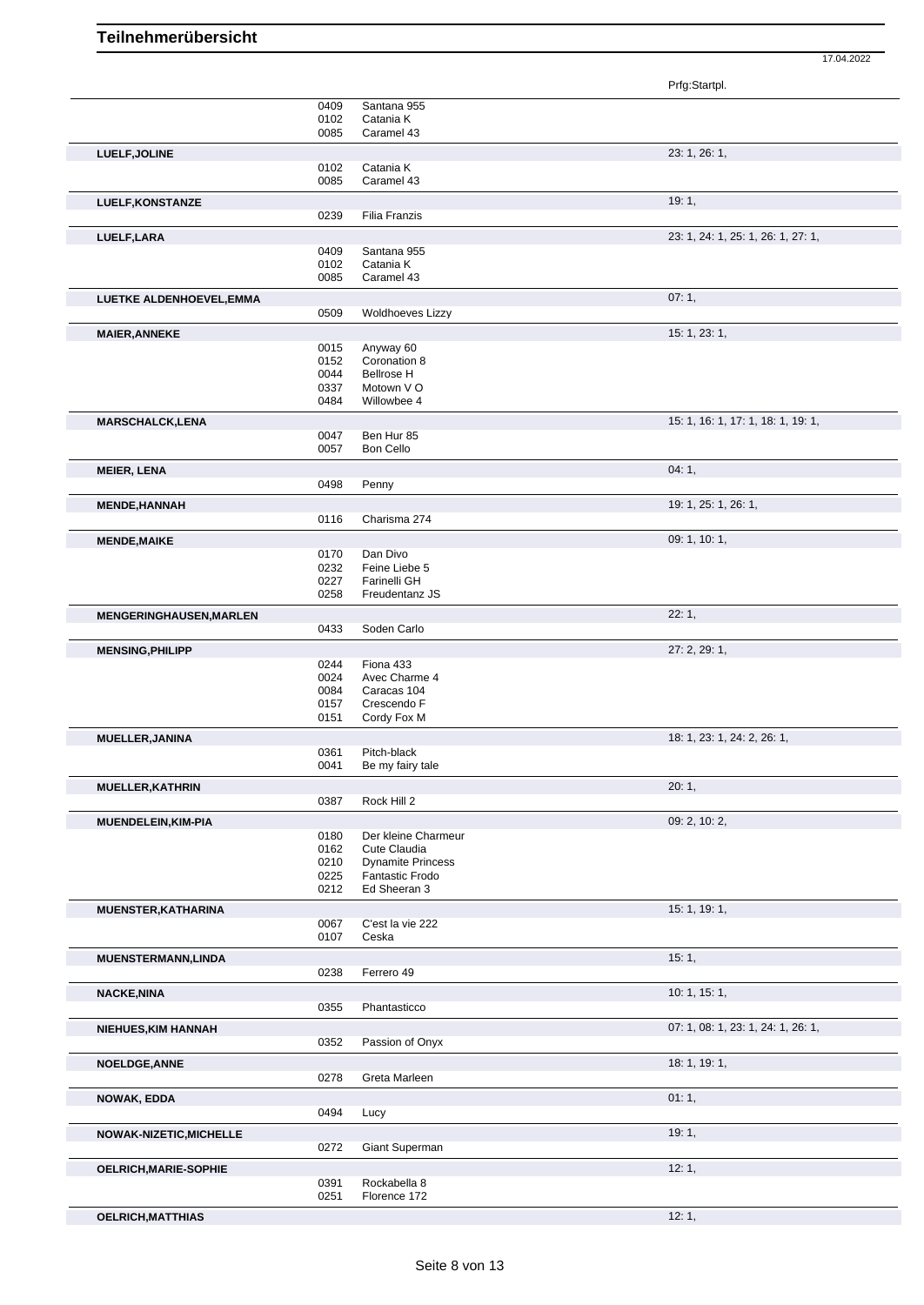|                              |              |                                        | Prfg:Startpl.                      |
|------------------------------|--------------|----------------------------------------|------------------------------------|
|                              | 0391         | Rockabella 8                           |                                    |
|                              | 0251         | Florence 172                           |                                    |
| OLBERS, ZOE                  |              |                                        | 01:1,                              |
|                              | 0502         | Lutkeveld Steven                       |                                    |
| <b>OLDRIDGE, THOMAS JACK</b> |              |                                        | 09: 1, 10: 1,                      |
|                              | 0514         | Illirion V                             |                                    |
|                              | 0515         | Sir Thomas S                           |                                    |
| OPHOVEN, SOPHIA VAN          |              |                                        | 16:1, 21:1,                        |
|                              | 0177         | De la Silva                            |                                    |
| OTTEN, CARINA                |              |                                        | 18: 1, 19: 1,                      |
|                              | 0050         | Bettingsbunte                          |                                    |
| PAPPAI,LARA                  |              |                                        | 11:1,                              |
|                              | 0174         | Dark Chocolate Donut                   |                                    |
|                              | 0213<br>0049 | El Capone 6<br>Benzz                   |                                    |
|                              |              |                                        |                                    |
| PETER, JUDITH                | 0466         | Value B                                | 21: 1, 24: 1, 26: 1,               |
|                              | 0228         | <b>Fashion Dancer</b>                  |                                    |
|                              | 0427         | Sir Frodo 3                            |                                    |
| POELLING, CAROLIN            |              |                                        | 10:1,                              |
|                              | 0013         | Ampcrio                                |                                    |
| POELLING, VIKTORIA           |              |                                        | 14:1,                              |
|                              | 0379         | Rapunzel 210                           |                                    |
| POGGEMANN, ALINA             |              |                                        | 18: 1, 19: 1,                      |
|                              | 0175         | De Candero S                           |                                    |
| POMMERENKE, NINA SOPHIE      |              |                                        | 14: 1, 15: 1,                      |
|                              | 0476         | Vinja Shining Star                     |                                    |
|                              | 0464         | Valentina Sue                          |                                    |
| PRECKEL, SARAH               |              |                                        | 18: 1, 19: 1,                      |
|                              | 0190         | Dicheridoo                             |                                    |
| <b>PREISSING, JANA</b>       |              |                                        | 09:1,                              |
|                              | 0165         | Daily Delight 9                        |                                    |
| REICHERT, ZOE                |              |                                        | 04: 1, 07: 1, 08: 2, 13: 1,        |
|                              | 0377         | Ramazzotti 97                          |                                    |
| <b>REICK, ANIKA</b>          |              |                                        | 09: 1, 10: 2, 14: 2, 18: 1, 23: 2, |
|                              | 0186         | Diamanten Diva HG<br>Veauschie         |                                    |
|                              | 0469<br>0191 | Die Kämpferin HG                       |                                    |
|                              | 0414         | Secret Colour                          |                                    |
| RICHTER, EVA ULRIKE          |              |                                        | 05:1,                              |
|                              | 0499         | Poppings Claus                         |                                    |
| RIESENBECK, ISABELL          |              |                                        | 09:1,                              |
|                              | 0486         | Z-Man WF                               |                                    |
| ROBERG, LILLY                |              |                                        | 19:1,                              |
|                              | 0440         | Standby 6                              |                                    |
| ROBERT, LAURA                |              |                                        | 10:1,                              |
|                              | 0257         | Free Willy 41                          |                                    |
| ROBERT, LAURA                |              |                                        | 25: 1, 26: 1,                      |
|                              | 0264         | Funny 368                              |                                    |
| <b>ROBERT,LISA</b>           |              |                                        | 14:1,                              |
|                              | 0257         | Free Willy 41                          |                                    |
| ROESMANN, LOUISA             |              |                                        | 04:1,                              |
|                              | 0500         | Clärchen                               |                                    |
| ROEVEKAMP, KLARA             |              |                                        | 01:1,                              |
|                              | 0493         | Little Joe                             |                                    |
| ROHMANN, MONA                |              |                                        | 11: 1, 17: 1, 19: 1, 23: 1, 24: 1, |
|                              | 0424         | Silvermoon's Sun                       |                                    |
|                              | 0367         | Queen Deluxe                           |                                    |
|                              | 0154<br>0091 | <b>Countess Deluxe</b><br>Carlotta 349 |                                    |
|                              | 0222         | Escolaro                               |                                    |
|                              | 0026         | Babbilu                                |                                    |
|                              |              |                                        |                                    |
|                              | 0071         | Cadillac <sub>73</sub>                 |                                    |
|                              | 0223<br>0062 | Eumel RR<br><b>Brumma</b>              |                                    |
|                              | 0279<br>0327 | Habléur<br>Lui 109                     |                                    |

**ROSCHER,MICHELLE** 10: 1, Hövel's Gerry Glitter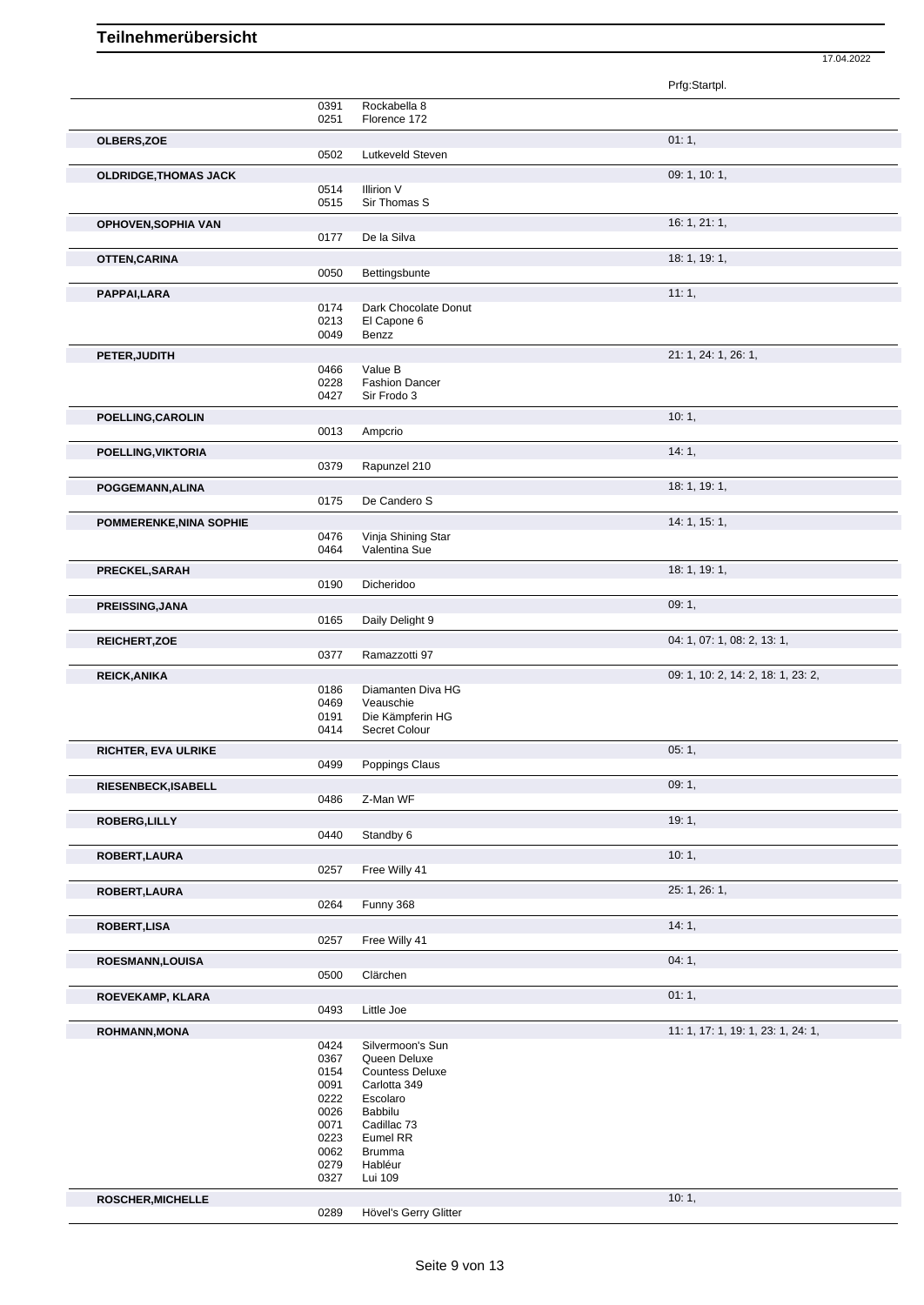|                                 |              |                                  | 17.04.2022                         |
|---------------------------------|--------------|----------------------------------|------------------------------------|
|                                 |              |                                  | Prfg:Startpl.                      |
| ROTTMANN,LAURA                  |              |                                  | 28: 1, 29: 1,                      |
|                                 | 0300         | Lady Luvinia                     |                                    |
|                                 |              |                                  |                                    |
| <b>SCHAPMANN,LARA</b>           | 0081         |                                  | 18:1,                              |
|                                 |              | Captain's Coco                   |                                    |
| <b>SCHEIPERS DR., INA</b>       |              |                                  | 10:1,                              |
|                                 | 0511         | <b>Mighty Diamond</b>            |                                    |
| <b>SCHILLING, VERA</b>          |              |                                  | 11: 1, 28: 1, 29: 1,               |
|                                 | 0099<br>0004 | Casys Shadow<br>Air Force One 21 |                                    |
|                                 | 0337         | Motown V O                       |                                    |
|                                 |              |                                  |                                    |
| <b>SCHIPMANN,LEA</b>            | 0364         | Primissima PG                    | 12: 1, 23: 1, 25: 1,               |
|                                 |              |                                  |                                    |
| <b>SCHLEITHOFF, MARLEN</b>      |              |                                  | 01:1,                              |
|                                 | 0496         | Morgenröte                       |                                    |
| <b>SCHLEITHOFF, DANA</b>        |              |                                  | 06: 1, 07: 1, 08: 1, 13: 1, 21: 1, |
|                                 | 0336         | Morgenröte 3                     |                                    |
| <b>SCHLERKA, JULIA</b>          |              |                                  | 11: 1, 14: 1, 19: 1, 20: 1, 26: 1, |
|                                 | 0323         | Lucy 769                         |                                    |
|                                 | 0243         | Fio Flavour                      |                                    |
| <b>SCHLOEMER, LEA SOPHIE</b>    |              |                                  | 01:1,                              |
|                                 | 0508         | Figo                             |                                    |
| <b>SCHLUETER, JETTE MARIEKE</b> |              |                                  | 02:1,                              |
|                                 | 0499         | Poppings Claus                   |                                    |
| <b>SCHLUETER, NELE</b>          |              |                                  | 17:1, 19:1,                        |
|                                 | 0341         | Nantano 42                       |                                    |
| <b>SCHMIDT, ANNIKA</b>          |              |                                  | 07:1,                              |
|                                 | 0451         | Tessa 275                        |                                    |
| <b>SCHMIDT, JULIA</b>           |              |                                  | 15: 2, 16: 2, 17: 2,               |
|                                 | 0255         | Frankenbach Beautyful Mind       |                                    |
|                                 |              |                                  | 18: 1, 23: 1, 24: 1,               |
| <b>SCHMIDT, MIA</b>             | 0302         | Lando 258                        |                                    |
|                                 |              |                                  |                                    |
| <b>SCHMIING, ANDREA</b>         | 0439         | Staatspräsident                  | 19:1,                              |
|                                 |              |                                  |                                    |
| <b>SCHMITZ-HUEBSCH, PIA</b>     |              | Feelina 4                        | 16:1,                              |
|                                 | 0231<br>0448 | Sydney BK                        |                                    |
|                                 | 0083         | Cara-Donna 4                     |                                    |
| <b>SCHNEIDER, CHARLOTTE</b>     |              |                                  | 15:1,                              |
|                                 | 0128         | Chocolate FH                     |                                    |
|                                 |              |                                  | 02:1,                              |
| SCHOCKMANN, JASMIN              | 0342         | Navalino 4                       |                                    |
|                                 |              |                                  |                                    |
| <b>SCHOELER, SOPHIE</b>         |              |                                  | 06:1,                              |
|                                 |              |                                  |                                    |
| <b>SCHOENE, KIRA</b>            |              |                                  | 02: 1, 04: 1, 05: 1,               |
|                                 | 0252         | Flott <sub>6</sub>               |                                    |
| <b>SCHOENING, GINA</b>          |              |                                  | 18: 1, 19: 1,                      |
|                                 | 0393         | Romy 287                         |                                    |
| <b>SCHOMAKER,LISA</b>           |              |                                  | 06: 2, 13: 1, 14: 1,               |
|                                 | 0322         | Loulou 47                        |                                    |
|                                 | 0125         | Chikado C                        |                                    |
| <b>SCHROLL, JULIA</b>           |              |                                  | 10: 1, 14: 2, 19: 2, 20: 1,        |
|                                 | 0220         | Escada 225                       |                                    |
|                                 | 0178<br>0442 | Delayla 7<br>Stellar 3           |                                    |
|                                 | 0037         | <b>Ballett's Bellissima</b>      |                                    |
|                                 |              |                                  |                                    |
| <b>SCHULT, ANNE</b>             | 0137         | Coco GD                          | 28: 1, 29: 1,                      |
|                                 | 0380         | Rebella 15                       |                                    |
|                                 | 0310         | Liberty GD                       |                                    |
| <b>SCHULZE EGGENRODDE, ANNE</b> |              |                                  | 15:1,                              |
|                                 | 0401         | Sa Fleur                         |                                    |
|                                 | 0011         | Amicelli Nera                    |                                    |
| <b>SCHULZE SCHUERHOFF, ANNA</b> |              |                                  | 04: 1, 07: 1, 15: 1, 21: 1,        |
|                                 | 0503         | Duevalento                       |                                    |
|                                 | 0176         | De la coeur                      |                                    |
|                                 | 0052         | Bibi 47                          |                                    |
| <b>SCHULZE WIERLING, SOPHIE</b> |              |                                  | 07:1,08:1,                         |
|                                 | 0512         | Chestnut 32                      |                                    |

Ì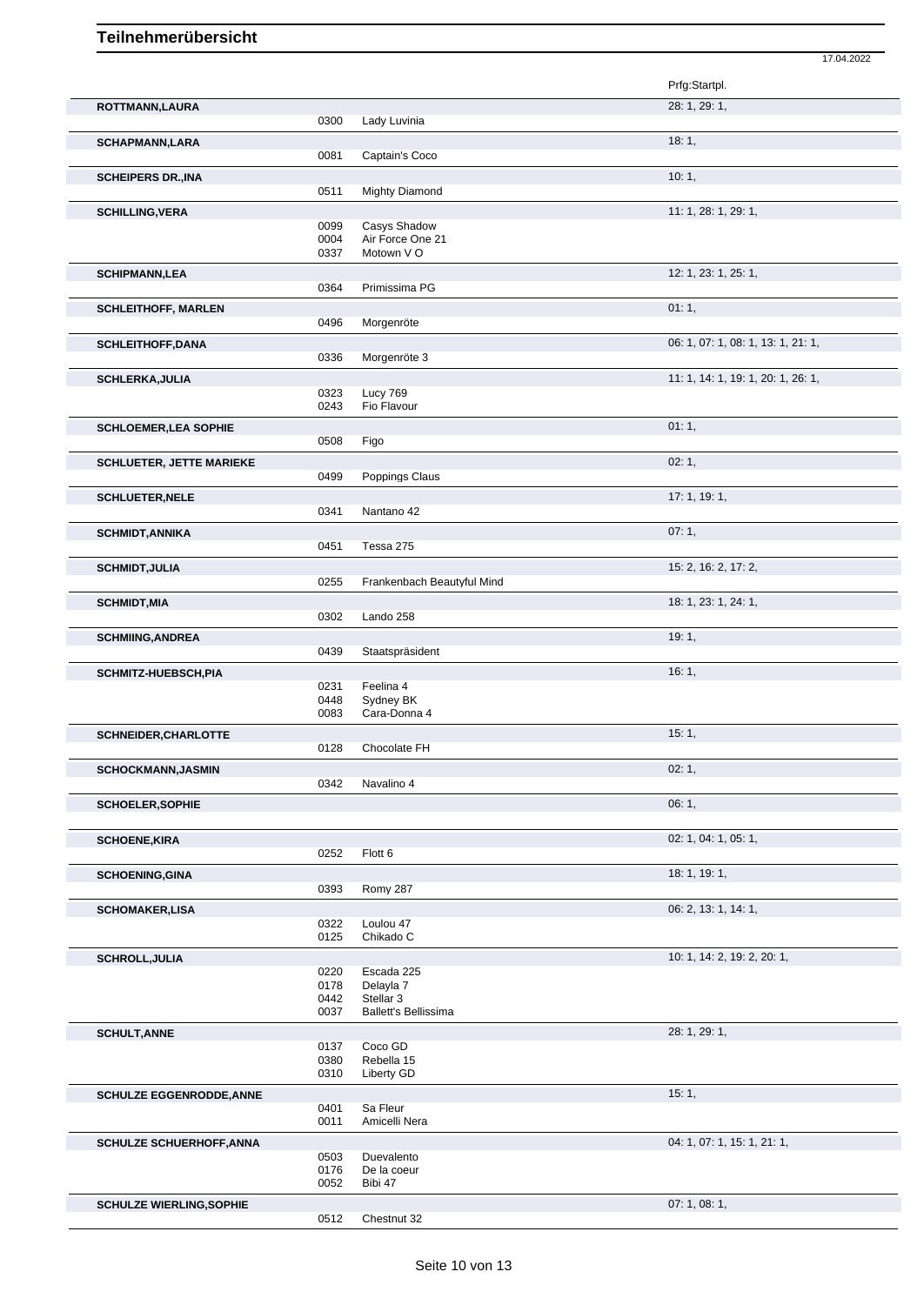|                                |              |                                   | 17.04.2022                  |
|--------------------------------|--------------|-----------------------------------|-----------------------------|
|                                |              |                                   | Prfg:Startpl.               |
| <b>SCHWECKHORST, ALOIS</b>     |              |                                   | 25: 1, 26: 1,               |
|                                | 0398         | Roxette 146                       |                             |
| <b>SCHWEIFEL, DOERTHE</b>      | 0474         | Victoria's Secret 7               | 15: 1, 24: 1,               |
| <b>SCHWERING, THOMAS</b>       |              |                                   | 23: 1, 26: 1, 27: 1,        |
|                                | 0428         | Sir Käthe                         |                             |
| <b>SEGBERT, RIKA</b>           |              |                                   | 10:1,                       |
|                                | 0513         | Qubanero RF                       |                             |
| SEHERR-THOSS, VIKTORIA VON     | 0169         | Damon's Sunshine                  | 15:1,                       |
| SIEGER, FLORENTINE             |              |                                   | 18:1,                       |
|                                | 0088         | Carlo MS                          |                             |
| SILVA GUERREIRO, KERSTIN       |              |                                   | 10: 1, 17: 1,               |
|                                | 0129         | Christabella                      |                             |
|                                | 0133         | Ciao Bella 23                     |                             |
| <b>SIMMES, KARLOTTA</b>        | 0499         | Poppings Claus                    | 04:1,                       |
| <b>SKUSA, SASKIA</b>           |              |                                   | 15: 1, 16: 1,               |
|                                | 0265         | Fürst Floridano                   |                             |
| SOMMER, ANTONIA                |              |                                   | 18:1,                       |
|                                | 0060         | Brentana 38                       |                             |
| SOMMER, JULI                   |              |                                   | 15: 1, 16: 1, 17: 1, 18: 1, |
|                                | 0136<br>0207 | Clooney 120<br><b>DSP Amazing</b> |                             |
|                                |              |                                   | 16:1,                       |
| SPIELBRINK, BARBARA            | 0003         | Adelsprinzessin                   |                             |
| SPIELBRINK, CARLA              |              |                                   | 04:1,                       |
|                                | 0003         | Adelsprinzessin                   |                             |
| SPIELBRINK, MALIN              |              |                                   | 13: 1, 15: 1, 21: 1,        |
|                                | 0003         | Adelsprinzessin                   |                             |
| SPINNE, LIV                    |              |                                   | 01:1,                       |
|                                | 0499         | Poppings Claus                    |                             |
| <b>SPITZER, LEON</b>           | 0031         | Bailys 9                          | 01:1,                       |
| SPLANING, HENDRIK              |              |                                   | 28: 1, 29: 1, 30: 1,        |
|                                | 0184         | Diadarada                         |                             |
| STAUVERMANN, FRIEDERIKE        |              |                                   | 08: 1, 15: 1, 22: 1,        |
|                                | 0104         | Ceks 3                            |                             |
|                                | 0072         | Cadisha 3                         |                             |
| <b>STEHMANN, LEA SOPHIE</b>    | 0371         | Quite Right 6                     | 01:1,                       |
|                                | 0080         | Cappuccino WT                     |                             |
| <b>STEINBACH,LEA</b>           |              |                                   | 19: 1, 20: 1, 21: 1,        |
|                                | 0441         | Stella 996                        |                             |
| <b>STEINKAMP, HANNA</b>        |              |                                   | 07:1,                       |
|                                | 0480         | Walkabout creek                   |                             |
| STRATMANN, ALINA               | 0167         | Dakota W                          | 15:1,                       |
|                                |              |                                   | 04:1,                       |
| STRIETHOLT, ANTONIA            | 0231         | Feelina 4                         |                             |
|                                | 0083         | Cara-Donna 4                      |                             |
| STRUCKSBERG, ANN-CHRISTIN      |              |                                   | 18:1,                       |
|                                | 0014         | Amy-Amazing Grace                 |                             |
| SUTTRUP, ALINA                 |              |                                   | 10: 1, 15: 1, 16: 1,        |
|                                | 0045         | Belmondo 201                      |                             |
| <b>SUTTRUP,KIM</b>             | 0016         | Arabella 660                      | 15: 1, 24: 1,               |
|                                |              |                                   | 20: 1, 24: 1, 28: 1,        |
| SUTTRUP, MARC ANDRE            | 0263         | Fruchtzwerg 9                     |                             |
| TAMMASCHKE, SANDRA             |              |                                   | 18: 1, 21: 1,               |
|                                | 0196         | Dolores 197                       |                             |
| <b>TEMMING, JANA</b>           |              |                                   | 10: 1, 15: 1,               |
|                                | 0404         | Sambuca 105                       |                             |
| TERFLOTH, JULIA CHRISTINA CHAR |              |                                   | 15:1,                       |
|                                | 0516         | Felix De Luxe S                   |                             |
| <b>THIEMANN, FRIDA</b>         |              |                                   | 05: 1, 07: 1,               |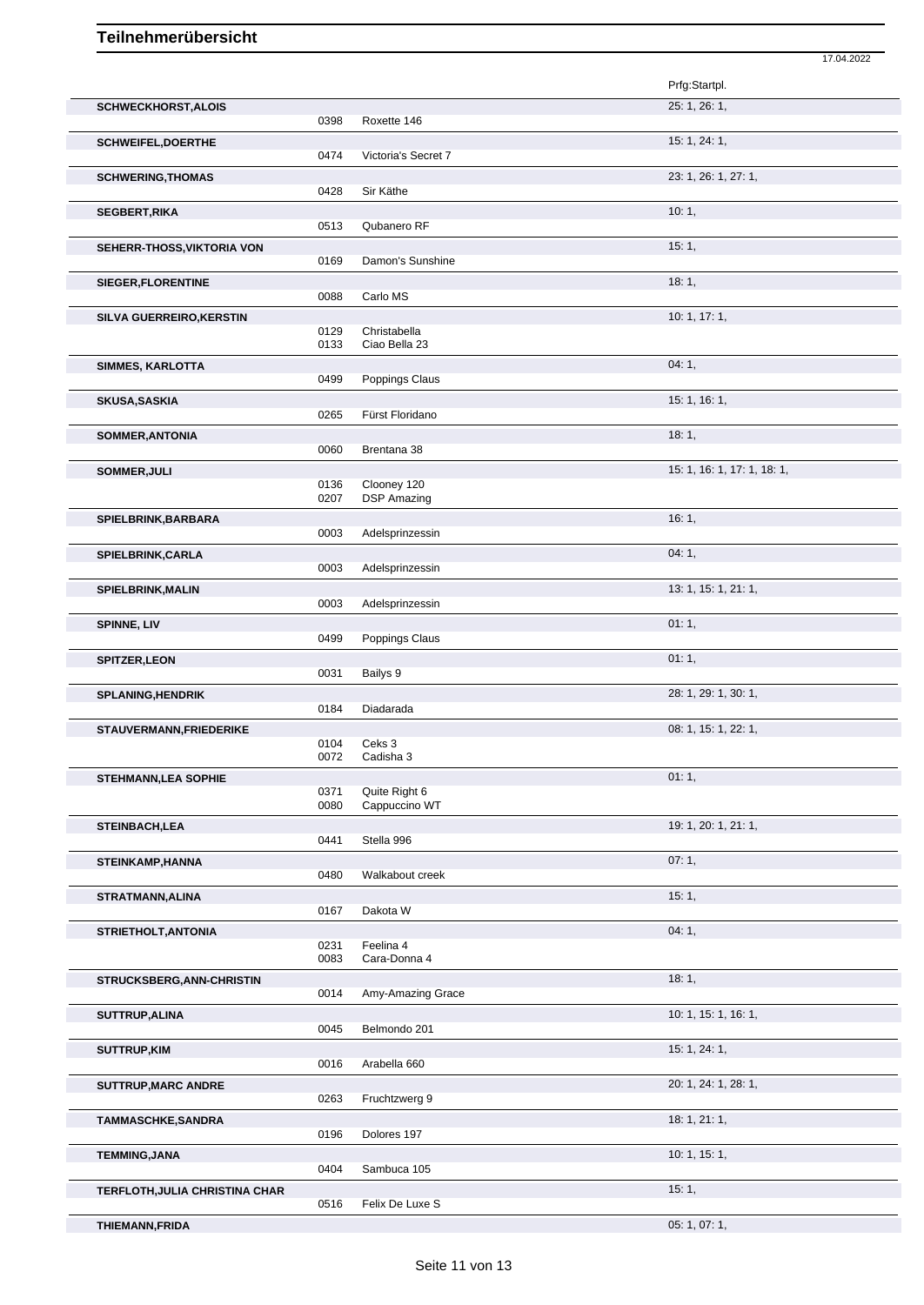|                              |              |                                         | 17.04.2022                  |  |
|------------------------------|--------------|-----------------------------------------|-----------------------------|--|
|                              |              |                                         | Prfg:Startpl.               |  |
|                              | 0018         | Arbury                                  |                             |  |
| <b>THUENING, MARINA</b>      | 0046         | Ben Fiano                               | 10:1,                       |  |
| TIEMANN, MAJA                | 0274         | Global Game AT                          | 15: 1, 16: 1,               |  |
| <b>TIGGES,LINDA</b>          |              |                                         | 27: 1, 28: 1,               |  |
|                              | 0150<br>0282 | Cordina B<br>Hemingway 73               |                             |  |
| TILTMANN, ALINA              |              |                                         | 04: 1, 15: 1, 16: 1,        |  |
|                              | 0280<br>0420 | <b>Haily Baily</b><br>Sheeptown Arizona |                             |  |
| <b>TOELLE, THEKLA</b>        |              |                                         | 01:1,                       |  |
| TOENNISSEN, VANESSA          | 0495         | Meo von der Geest                       | 10:1,                       |  |
|                              | 0429         | Sir Rock Amour                          |                             |  |
| TOENS, LARA-JOY              | 0288         | Honey M                                 | 15:1,                       |  |
| <b>TORK,LUAN</b>             |              |                                         | 03:1,                       |  |
|                              | 0517         | Ulbargens Go on Top                     |                             |  |
| <b>UDEN,LEA</b>              | 0173         | Dantino 19                              | 15:1,                       |  |
| <b>UEKOETTER, LEA</b>        | 0229         | Fawela                                  | 19:1,                       |  |
| <b>VELTMANN,LENA</b>         |              |                                         | 15: 1, 23: 1, 24: 1,        |  |
|                              | 0326         | Ludmilla 39                             |                             |  |
| <b>VELTMANN, TOM</b>         | 0435         | Soma Bay 2                              | 15: 1, 16: 1, 23: 1, 24: 1, |  |
| <b>VINKELAU, MAJA</b>        |              |                                         | 07: 1, 23: 1, 24: 1, 26: 1, |  |
|                              | 0333<br>0182 | Milcky Way 2<br>Dexter MB               |                             |  |
| <b>VINKELAU, NELE</b>        | 0183         | Diabolo de Semilly                      | 25: 1, 27: 1,               |  |
| <b>VOELKEL, PHILIPPA</b>     |              |                                         | 01:1,                       |  |
|                              | 0098         | Cassy 112                               |                             |  |
| <b>VOGELSANG, VERENA</b>     | 0118         | Charly Brown 338                        | 14: 1, 18: 1, 19: 1, 24: 1, |  |
| <b>VOSS, CHARLOTTE</b>       |              |                                         | 13: 1, 14: 2, 24: 1,        |  |
|                              | 0487<br>0457 | Zackomoh<br><b>Top Goldi</b>            |                             |  |
|                              | 0460         | <b>Top Viete</b>                        |                             |  |
| <b>WAELTE, ANNIKA</b>        | 0259         | Frida Fabelhaft                         | 16:1,                       |  |
| <b>WAGNER, LORELEY</b>       |              |                                         | 15: 2, 17: 1,               |  |
|                              | 0242<br>0067 | Finnland 2<br>C'est la vie 222          |                             |  |
|                              | 0053         | Bill Bo 7                               |                             |  |
|                              | 0306<br>0386 | Lemon 46<br>Rob Roy van het Klavertje   |                             |  |
| WAHNSCHAFFE, SHIRIEN-GIOVAN  | 0203         | Dreamcatcher 12                         | 14: 1, 24: 1,               |  |
| <b>WATERKAMP,SANDRA</b>      |              |                                         | 16:1,                       |  |
|                              | 0261         | Fritzchen W                             |                             |  |
| <b>WEBER, JOSIE</b>          | 0444         | Steverheides Lucy                       | 04: 2, 15: 1,               |  |
|                              | 0438<br>0043 | Spirit of Harry H.U.<br>Bella Rose 13   |                             |  |
| <b>WECKENDORF, FRANZISKA</b> |              |                                         | 06:1,                       |  |
|                              | 0027         | Babs vM                                 |                             |  |
| <b>WECKENDORF, JULIUS</b>    | 0077         | Camel 6                                 | 06:1,                       |  |
| <b>WECKENDORF,LENNART</b>    |              |                                         | 22:1,                       |  |
| <b>WECKERMANN, BARBARA</b>   | 0077         | Camel 6                                 | 15:1,                       |  |
|                              | 0262         | Frizzantino Uno                         |                             |  |
| <b>WELLBROCK, NICOLE</b>     | 0316         | Lollypop B                              | 18:1,                       |  |
| <b>WELLING, LARA</b>         |              |                                         | 18:1,                       |  |
|                              |              |                                         |                             |  |